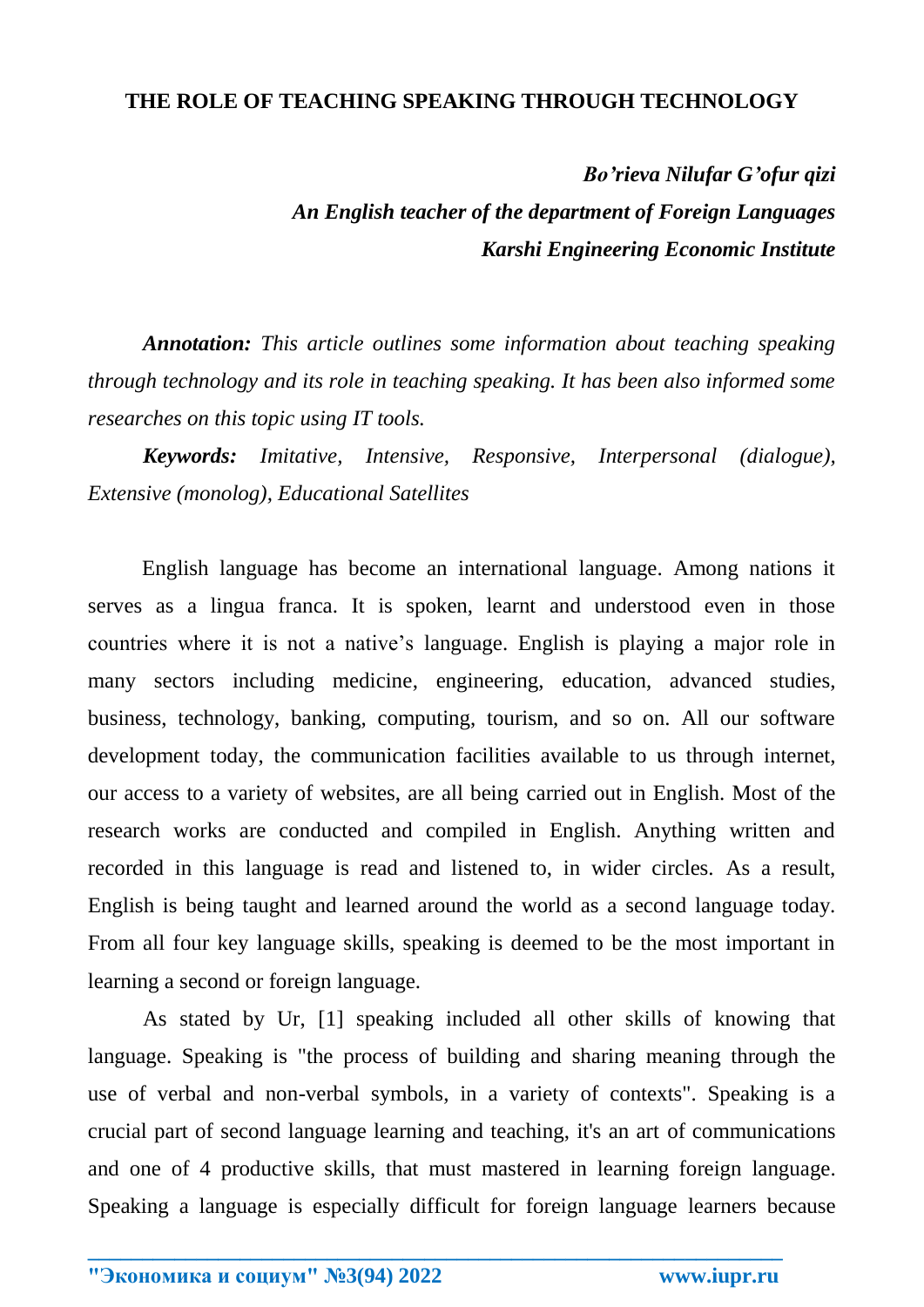effective oral communication requires the ability to use the language appropriately in social interactions. Good speaking skills are the act of generating words that can be understood by listeners. According to Brown and Yule, [1] speaking is the skill that the students will be judged upon most in real-life situations. It is an important part of everyday interaction and most often the first impression of a person is based on his/her ability to speak fluently and comprehensively. So, teachers have a responsibility to prepare the students as much as possible to be able to speak in English in the real world outside the classroom. In the preliminary stage, teachers used tape recorders as a technological device to instruct the students, which later evolved as communication laboratory. The integration of technology into language teaching which was started in the early 1960s and 1970s, assisted teachers to teach second language learners how to speak in the best way possible. Every day teachers are getting access to some new technologies, which join hand with English teaching. As the conventional teaching method such as the chalk and talk method seems to be outdated, the modern technologies can be used as a supplement to the classroom teaching method to have a lively atmosphere in the classroom. It is the need of the hour to integrate modern technologies to upgrade the level of English teaching. The modern technologies relax the mind of the students to get into the subject with full involvement rather than a difficult task to do. New technologies in language learning by multiple intelligence and mixed abilities replace with old methods of teaching. Technologies allow students to become more independent in the classroom. It ushers as a fundamental structural changes to achieving significant improvements in productivity. It is used to support teaching and learning. It also has the power to transform teaching by ushering in a new model of connected teaching.

For many years, teaching speaking has been undervalued and English language teachers have continued to teach speaking just as a repetition of drills or memorization of dialogues. Today's world requires that the goal of teaching speaking should improve the students' communicative skills, because only that way the students can express themselves and learn how to follow the social and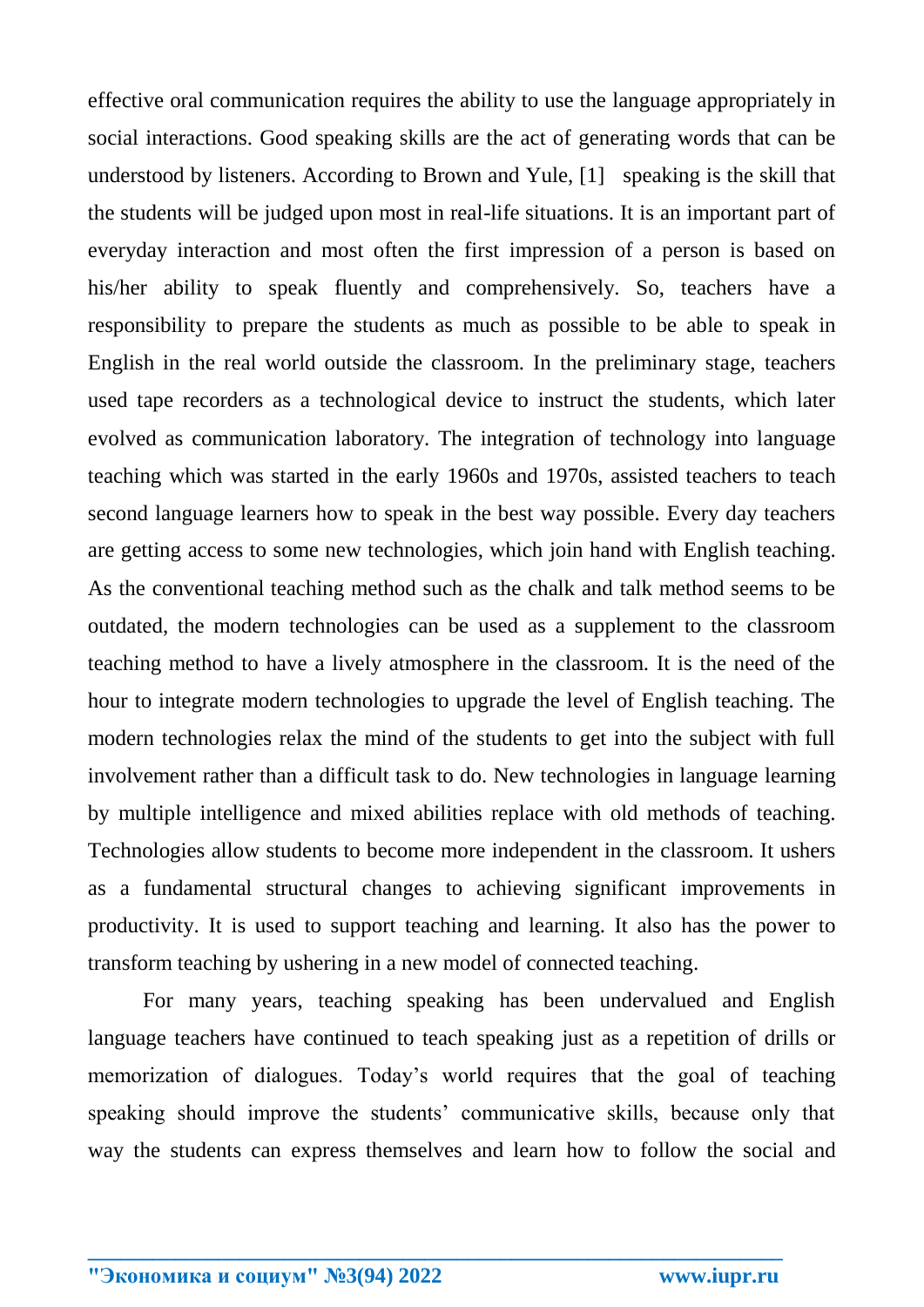cultural rules appropriate in each communication circumstance. Teaching speaking is to teach our learners to:

- $\checkmark$  Produce the English speech sounds and sound patterns.
- $\checkmark$  Use word and sentence stress, intonation patterns and the rhythm of the second language.
- $\checkmark$  Select appropriate words and sentences according to the proper social setting audience, situation and subject matter.
- $\checkmark$  Organize their thoughts in a meaningful and logical sequence.
- $\checkmark$  Use language as a means of expressing values and judgments.
- $\checkmark$  Use the language quickly and confidently with few unnatural pauses, which is called as fluency [3].

English become an International language in the world. So, all media, technologies, and all the things will use English. Here some reasons about teaching speaking:

- $\checkmark$  Speaking is a crucial part of second language learning and teaching.
- $\checkmark$  The mastery of speaking skills in English is a priority for many second language or foreign language learners.
- $\checkmark$  Our learners often evaluate their success in language learning as well as the effectiveness of their English course on the basis of how much they feel they have improved in their spoken language proficiency.
- $\checkmark$  Oral skills have hardly been neglected in today's EFL/ESL courses.

There are some categories that can be used as the role of learners in developing speaking skills in the classroom:

 $\triangle$  Imitative - A very limited portion of classroom speaking time may legitimately be speech generating "human tape recorder speech, where, for example, learner practice an intonation contour or try to pinpoint a certain vowel sound. Imitation of this kind is carried out nit the purpose of meaningful interaction, but for focusing on some particular element of language form.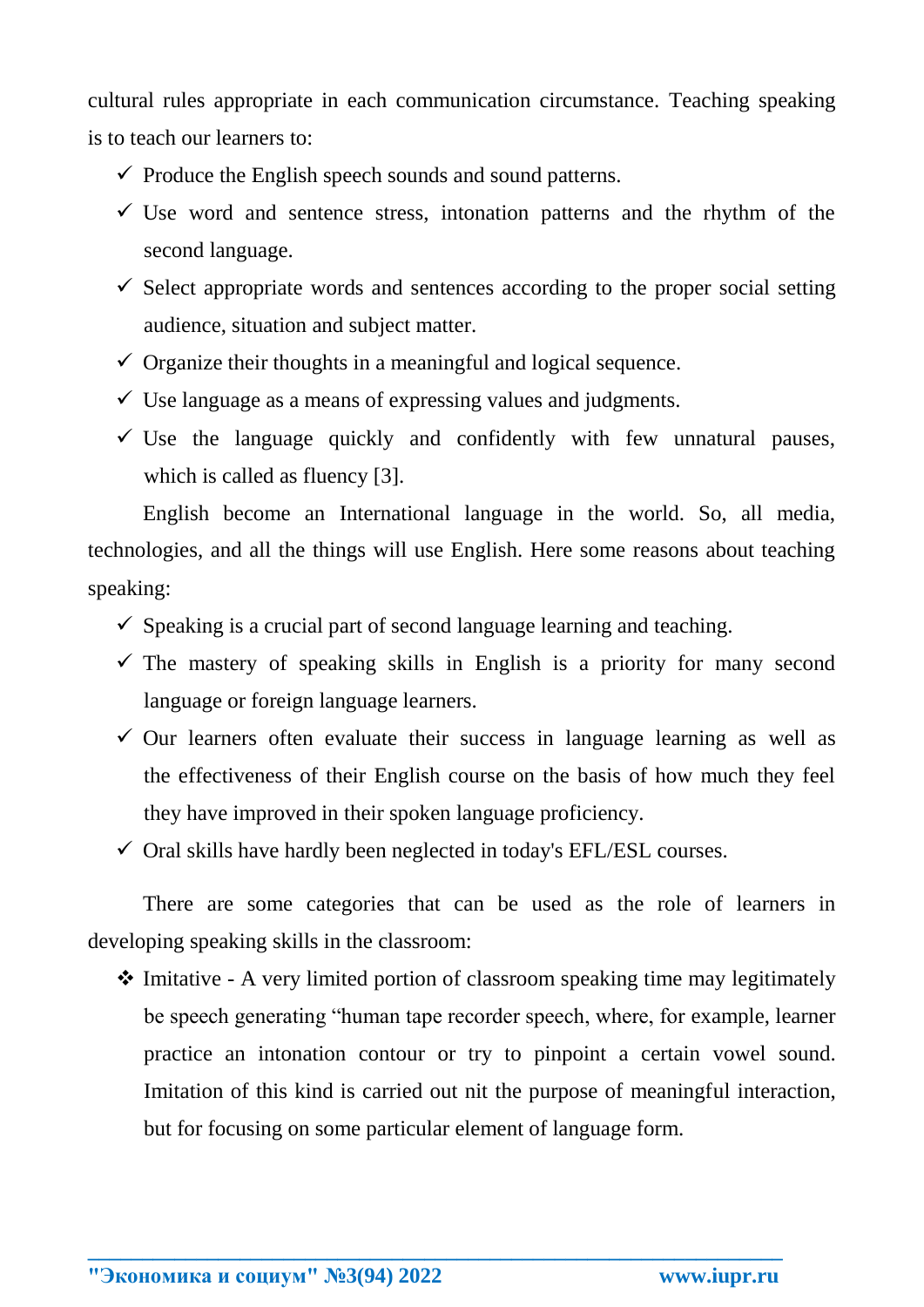- $\triangle$  Intensive It goes one step beyond imitative to include any speaking performances that are designed to practice some phonological or grammatical aspects of language.
- Responsive It consists of short replies to teacher-or student-initiated questions or comments.
- Transactional (dialogue) Transactional language, carried out for the purposes of conveying or exchanging specific information, is an extended form of responsive language.
- $\triangle$  Interpersonal (dialogue) It carried out more the purpose of maintaining social relationships than for the transmission of a fact and information. These conversations are little trickier for learners because they can involve some or all of the following factors – a casual register, colloquial language, emotionally charged language, slang and sarcasm.
- Extensive (monolog) Here the register is more formal and deliberative. It can be planned or impromptu. Students at intermediate to advanced levels are called on to give extended monologues in the form of oral reports summaries of perhaps short speeches.

In the fast developing 21st century various innovative technologies are being introduced to teach English in the classrooms. Knowledge base is fast doubling and tripling in so short a time. To cope up with this trend, we have to use modern technologies to teach English to the technical students. Technology can stimulate the playfulness of learners and immerse them in a variety of scenarios. Technology gives learners a chance to engage in self-directed actions, opportunities for self paced interactions, privacy, and a safe environment in which errors get corrected and specific feedback is given. Studies are emerging that show the importance of qualitative feedback in software. When links are provided to locate explanations, additional help, and reference, the value of technology is further augmented. The modern technologies relax the mind of the students to get into the subject with full involvement rather than a difficult task to do. Modern technologies available for teachers of English today are: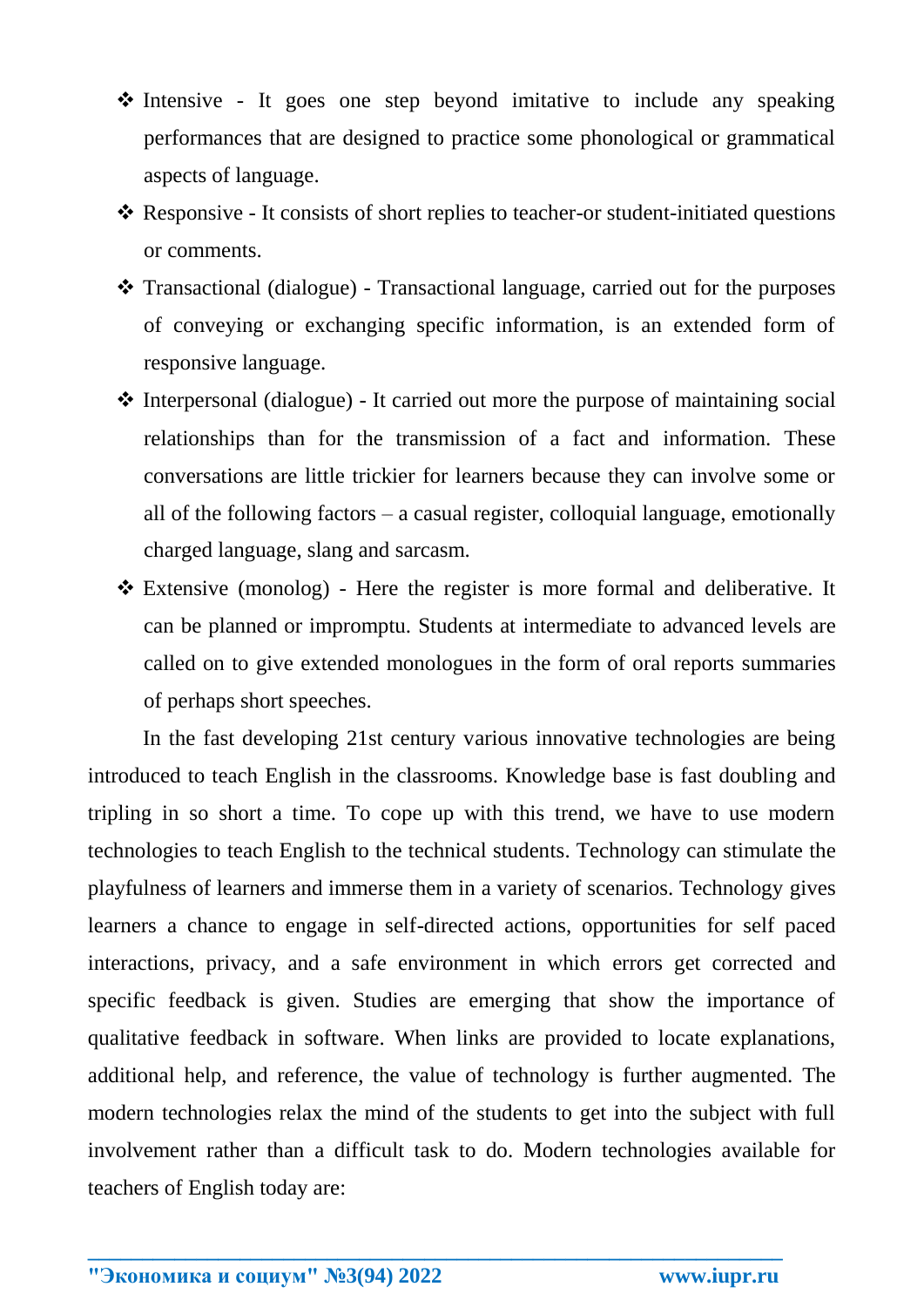- Communication lab
- Video conferencing
- Video Library
- CALL (Computer Assisted Language Learning)
- TELL (Technology Enhanced Language Learning)
- Pod casting
- Quick Link Pen
- Quicktionary
- **Programmes through educational satellites**
- Speech Recognition Software
- Internet
- Blogging

Communication Labs Software's are available to develop speaking skills. By incorporating suitable software through computers the students will play it again and again with their own interest and try to improve their speaking skills, which are most essential in this modernized IT world. The usage of headphones in the lab makes the students to have interest over the subject and induces them to repeat again and again instead of feeling boredom. Video Conferencing Video conferencing is the method in which one person can access to the speeches of other persons in some other parts of the world. It is the live relay of a programme, which is mostly used to view the lecture of a professor who resides in foreign country. In short it is very helpful for the students to understand what is going in this world and to hear the speech of the top most personalities in a lively manner. The most notable point in video conferencing is that the students can post questions immediately and get their answers at once.

Video Library Video Libraries are most essential in our fast and modernized world. This is helpful for the students to those who miss some interesting session. In this process the teaching of the faculty will be recorded and made available to the students. The students can view the tapes in their leisure hours. The advantage in this method is that students can replay it when there is a necessity. CALL The educational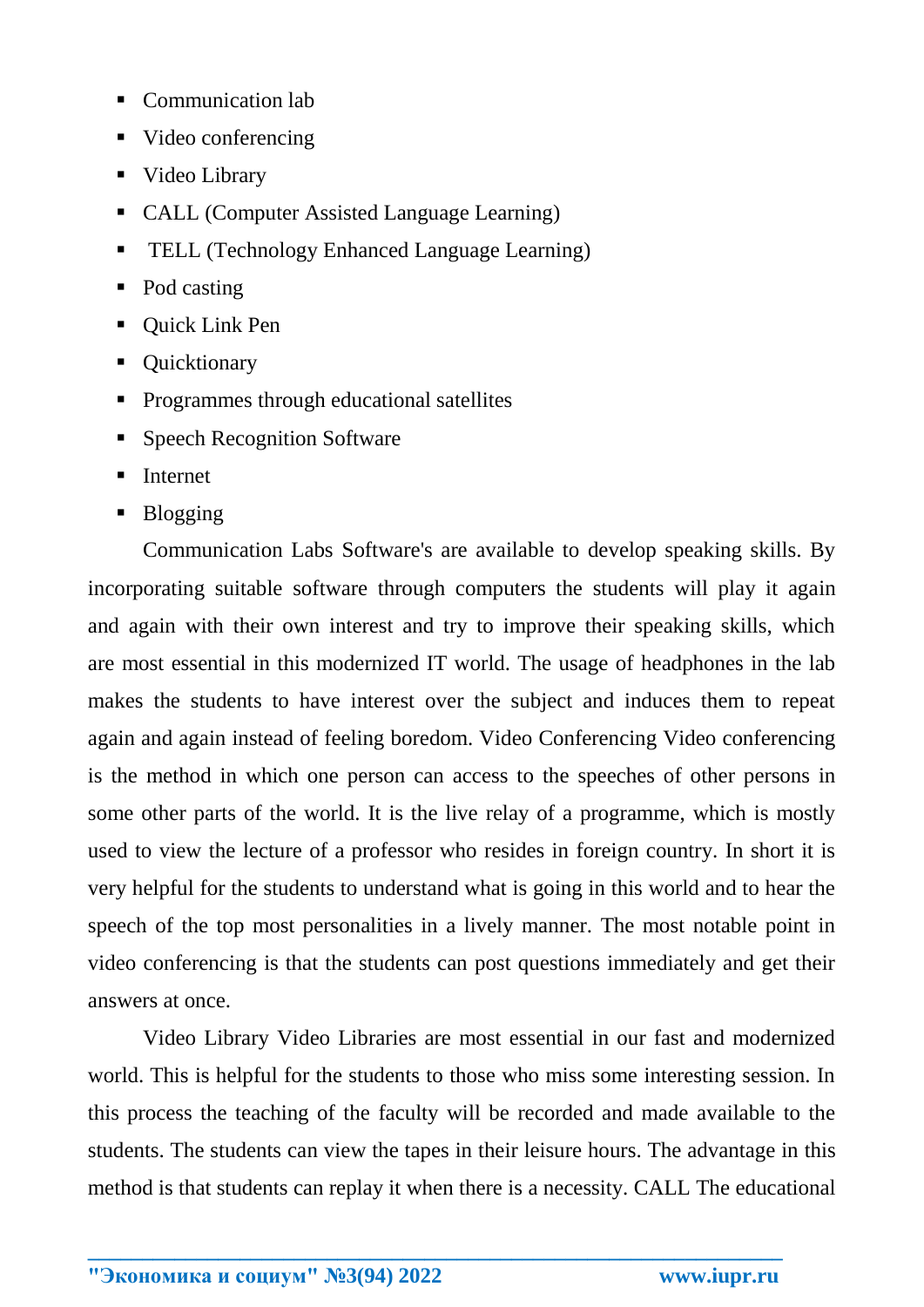role of Computers in learning a second language and the role of CALL (Computer Assisted Language Learning) is significant. The teacher can use the latest technologies, which have the potential to transform the students from passive recipients of information into active participants. CALL is defined as the search for and study of applications of the Computer in language teaching and learning.

TELL (Technology Enhanced Language Learning) is the use of computer technology including hardware, software and the internet to enhance teaching and learning of languages. It allows the students to get access with all the technologies available for the enhancement of English learning. Students are allowed to use online dictionaries, chat, and to view the various happenings around the world. Pod Casting. Podcasts can be uploaded or downloaded, this audio help the learner familiarize with the target language and teachers can use them as useful audio material that can be used in class for activities like discussions, besides, in the web, there are even particular podcasts that are for ESL learners and these can include pronunciation for particular needs of students. Podcast undoubtedly help learners in speaking. Pod casting is the integration of audio files where we can feed our own materials and ply it inside and outside of the classroom. Students use Ipods to hear their favorite music files. In the same way they have their education in the form of entertainment. Podcasting allows students to use their tech-based entertainment systems for educational purposes. With it we are able to move away from the traditional face-toface training without losing the student-to-trainer relationship that is so effective in any learning process. Podcasts enables students and teachers to share information with anyone at anytime. An absent student can download the podcast of recorded lesson and is able to access the missed lectures.

They could also access lectures of experts which may not otherwise be available because of geographical distance and other reasons. Quick Link Pen Quick Link Pen allows learners to copy and store printed text, Internet links. It helps to transfer the data to computers and enables the reader to get the meaning of the word from a built in dictionary. Accessing this type of machine seems to be a more convenient method. Recent developments in machine translations presents translation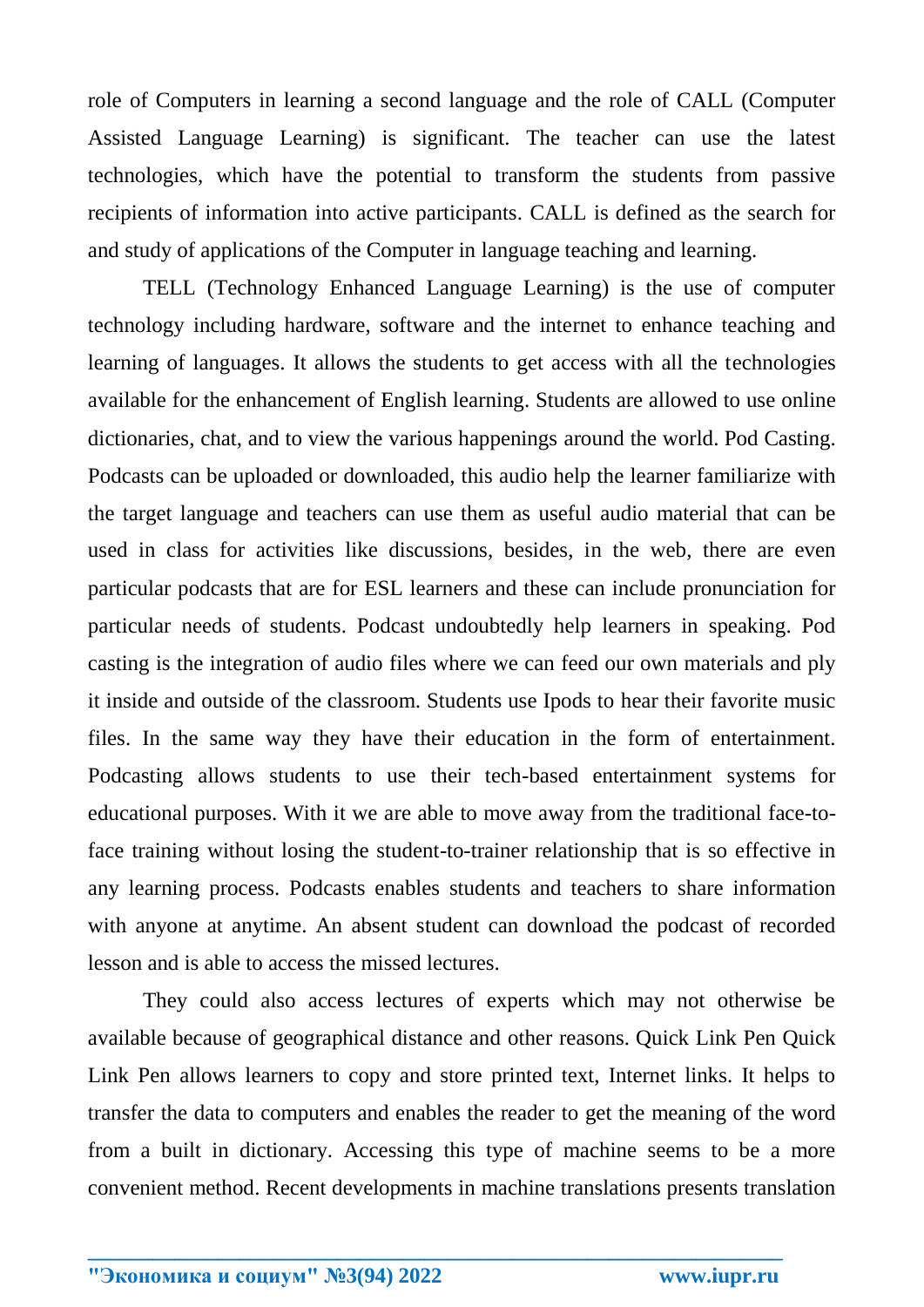engines like GO Translator and Bablefish. Quicktionary is a pen-like device. It allows the reader to easily scan the word and get its definition and translation on its own LCD screen. Technology such as Enounce and Sound-Editor enable learners to adjust the speech rate of listening materials to assist their comprehension, and present spectrum of speech waves and visual depictions of mouth and tongue movement to ease the learning and refine pronunciation.

Educational Satellites*.* In the college, we can create Educational Satellite lab, whereby satellite programs of educational value like UGC's country wide classrooms, Anna University programmes and other worldwide programmes are recorded and students are given access to the recording either through big screen or small monitor, the web, there are even particular podcasts that are for ESL learners and these can include pronunciation for particular needs of students. Podcast undoubtedly help learners in speaking. Pod casting is the integration of audio files where we can feed our own materials and ply it inside and outside of the classroom. Students use Ipods to hear their favorite music files. In the same way they have their education in the form of entertainment. Podcasting allows students to use their techbased entertainment systems for educational purposes. With it we are able to move away from the traditional face-to-face training without losing the student-to-trainer relationship that is so effective in any learning process. Podcasts enables students and teachers to share information with anyone at anytime. An absent student can download the podcast of recorded lesson and is able to access the missed lectures. They could also access lectures of experts which may not otherwise be available because of geographical distance and other reasons. Quick Link Pen Quick Link Pen allows learners to copy and store printed text, Internet links. It helps to transfer the data to computers and enables the reader to get the meaning of the word from a built in dictionary. Accessing this type of machine seems to be a more convenient method. Recent developments in machine translations presents translation engines like GO Translator and Bablefish.

Quicktionary is a pen-like device. It allows the reader to easily scan the word and get its definition and translation on its own LCD screen. Technology such as